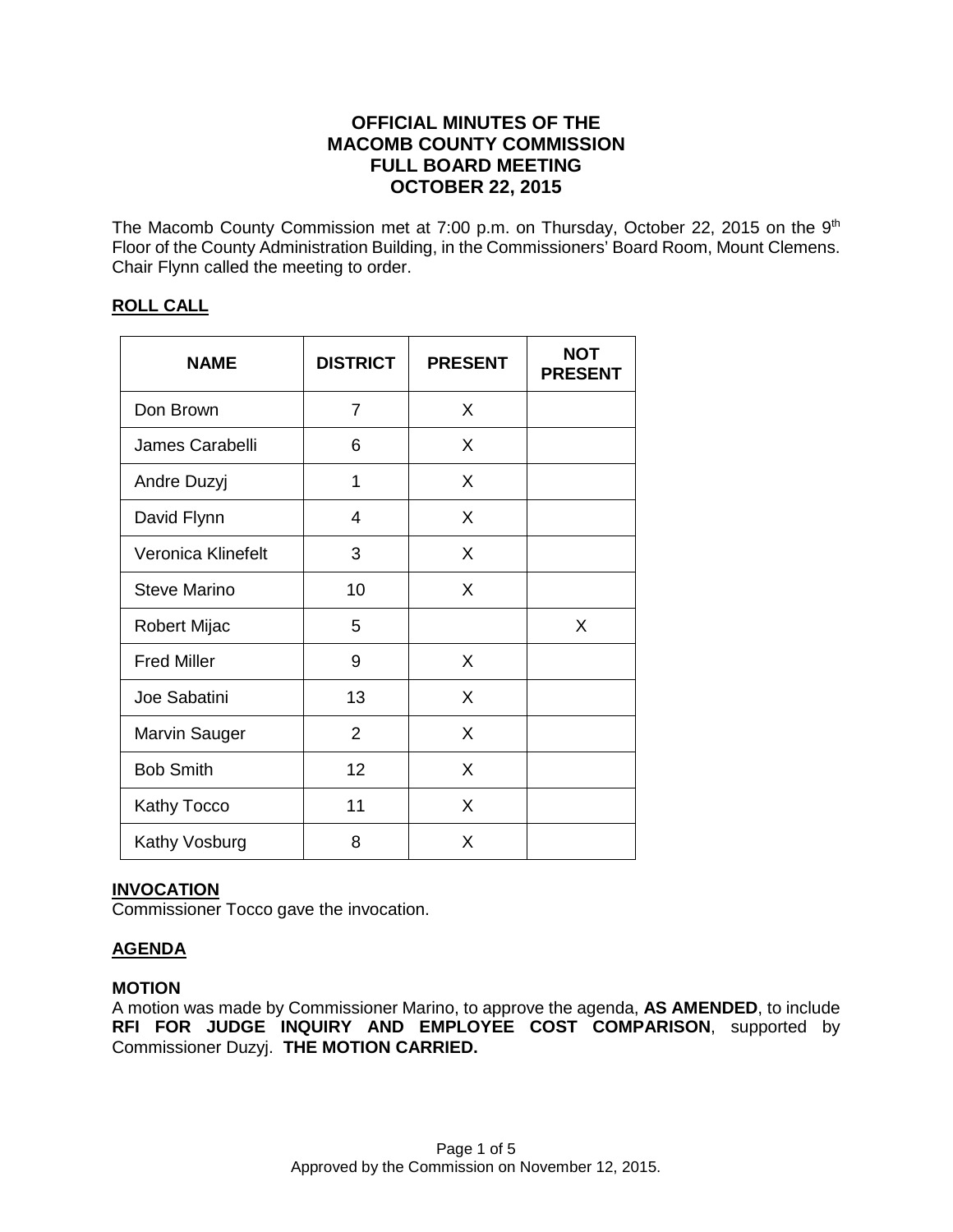## **MINUTES**

### **MOTION**

A motion was made by Commissioner Marino, to approve the minutes dated September 17, 2015 (FB) and October 8, 2015 (FB), supported by Commissioner Smith. **THE MOTION CARRIED.** 

### **PUBLIC PARTICIPATION**

None

## **CORRESPONDENCE FROM EXECUTIVE**

### **MOTION**

**R15-254** A motion was made by Commissioner Marino, to receive and file the correspondence from the Executive, supported by Commissioner Sabatini.

### **THE MOTION CARRIED.**

### **INTRODUCTION OF NEW DIA DIRECTOR**

#### **MOTION**

**R15-255** A motion was made by Commissioner Tocco, to receive and file the introduction of the new DIA Director, Salvador Salort-Pons, supported by Commissioner Carabelli.

### **THE MOTION CARRIED.**

## **INFRASTRUCTURE/ECONOMIC DEV. JOINT COMMITTEE MEETINGS–October 20, 2015** No report.

## **FINANCE COMMITTEE MEETING – October 21, 2015**

The reading of the recommendations from the Finance Committee was waived and a motion was made by Chair Miller, supported by Vice-Chair Brown, to adopt the committee recommendations.

- **R15-256** Adopt the SMART Public Transportation millage rate of 1.0000 mills for inclusion on the December 2015 levy; further, a copy of this Board of Commissioners' action is directed to be delivered forthwith to the Office of the County Executive.
- **R15-257** Approve the award of bid and contract between the Department of Roads and Z Contractors, Inc. outlining the scope of work and project cost for the slope stabilization of the Cass Avenue Embankment; further, a copy of this Board of Commissioners' action is directed to be delivered forthwith to the Office of the County Executive. (Record NO vote for Miller from committee)
- **R15-258** Approve the Cleo/Streem Secure Network Fax and Messaging System proposal/contract; further, a copy of this Board of Commissioners' action is directed to be delivered forthwith to the Office of the County Executive. (Record NO vote for Duzyj from committee)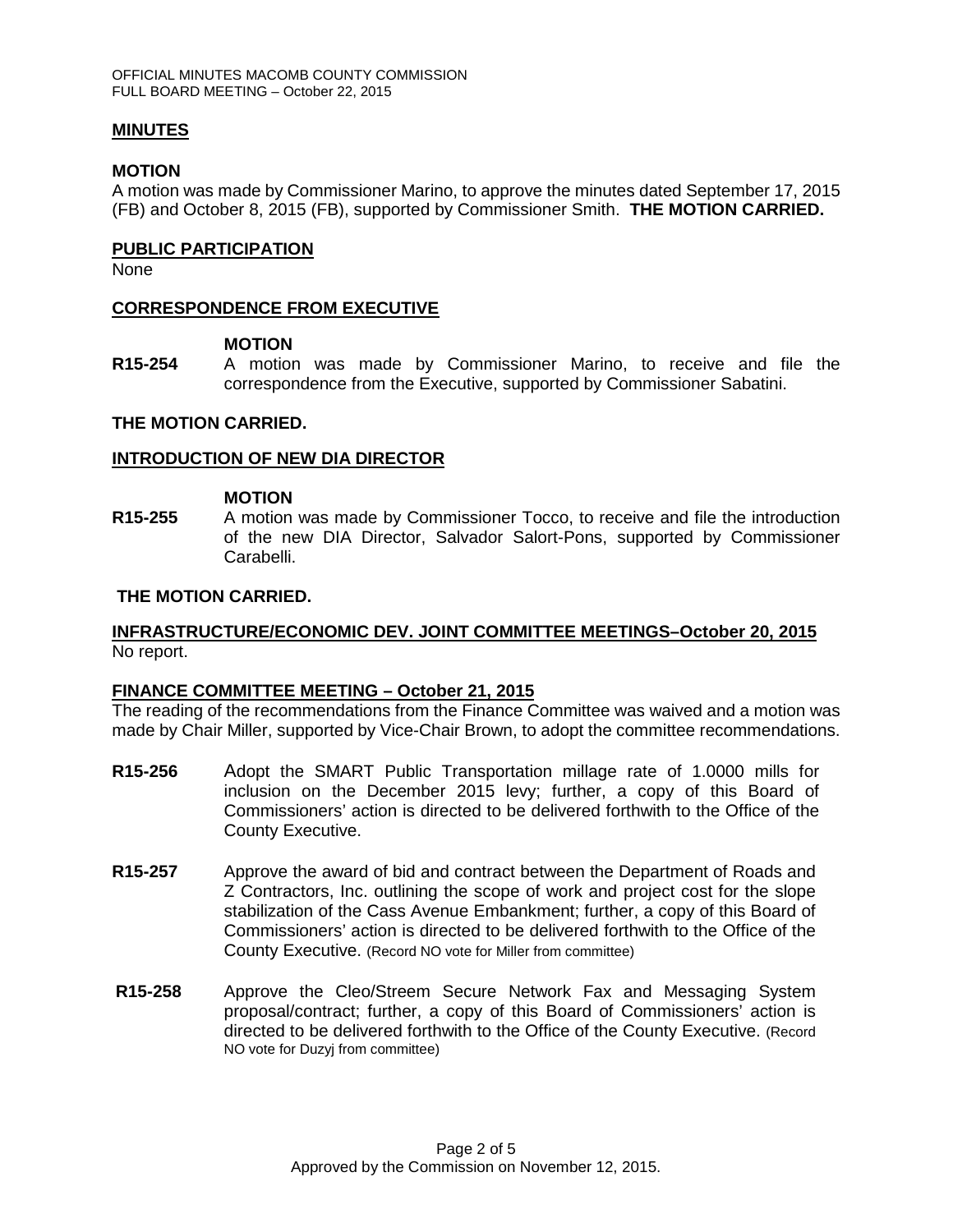**R15-259** Adopt Ordinance 2015-02 to amend Enrolled Ordinance No. 2015-01, entitled "FY 2016 Comprehensive General Appropriations Ordinance", regarding the  $7<sup>th</sup>$ and 8th recitals and Section 4, to correct certain inaccuracies identified by the Finance Department; further, a copy of this Board of Commissioners' action is directed to be delivered forthwith to the Office of the County Executive.

## **THE MOTION CARRIED.**

## **2015 APPORTIONMENT REPORT**

### **MOTION**

**R15-260** A motion was made by Commissioner Vosburg, to adopt the 2015 Macomb County Apportionment report as prepared by the Finance Department, supported by Commissioner Carabelli.

## **THE MOTION CARRIED.**

## **CREATION OF JUDGESHIPS**

### **MOTION**

**R15-261** A made by Commissioner Tocco, to adopt a Resolution approving the creation of one additional Circuit Court Judgeship in 2017 and a second additional Circuit Court Judgeship in 2019, supported by Commissioner Smith.

## **THE MOTION CARRIED.**

## **BOARD CHAIR REPORT**

#### **MOTION**

**R15-262** A motion was made by Commissioner Carabelli, to receive and file the Board Chair report, supported by Commissioner Miller.

## **THE MOTION CARRIED.**

## **WAIVER OF CONFIDENTIALITY**

## **MOTION**

**R15-263** A motion was made by Commissioner Marino, to waive confidentiality of Corporation Counsel's October 13, 2015 memo to Commission Mijac RE: Art Authority Millage, supported by Commissioner Klinefelt.

## **THE MOTION CARRIED.**

#### **PROCLAMATIONS**

## **MOTION**

A motion was made by Commissioner Carabelli, to adopt the following Proclamations in their entirety, supported by Commissioner Duzyj.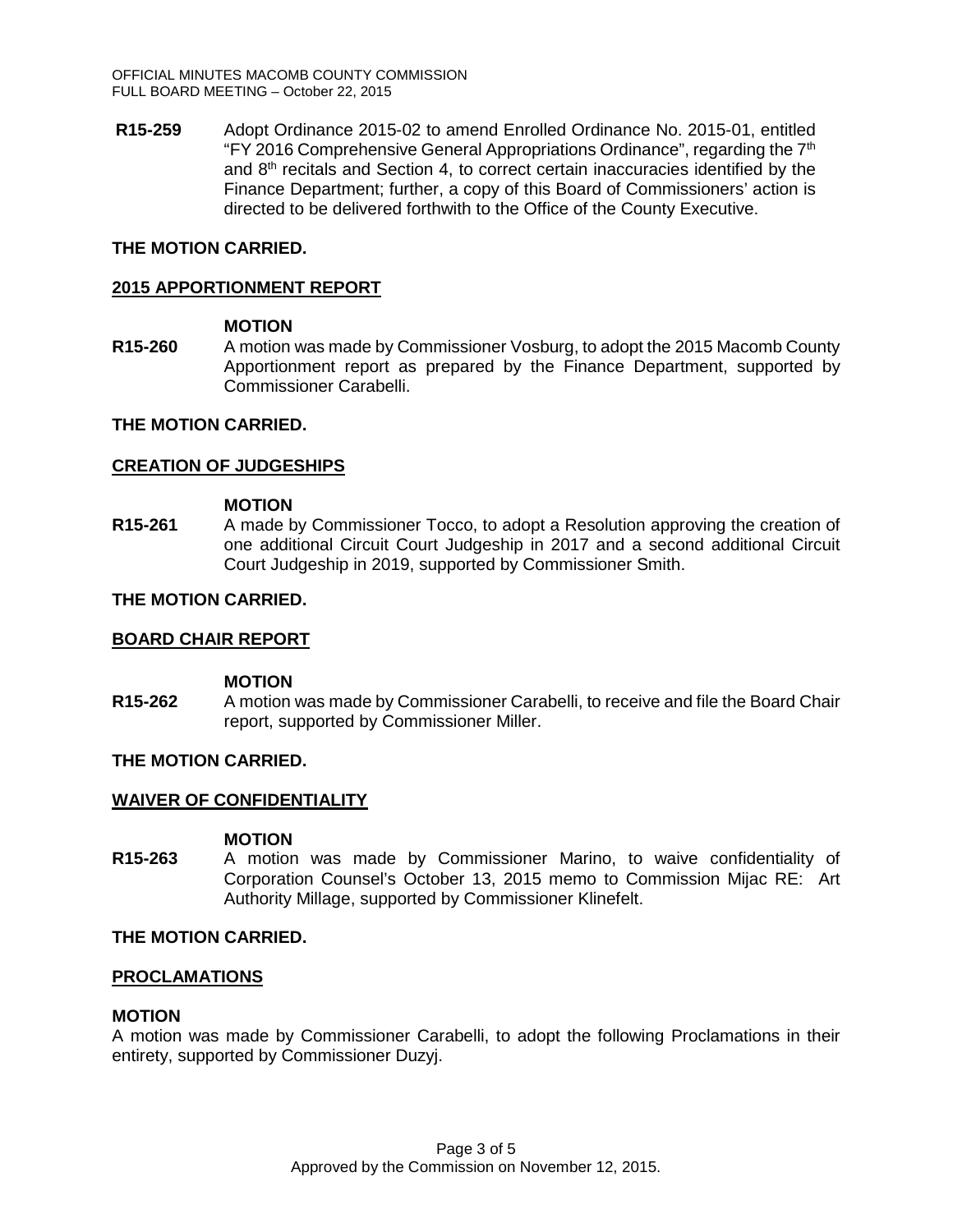OFFICIAL MINUTES MACOMB COUNTY COMMISSION FULL BOARD MEETING – October 22, 2015

- **R15-264** Commending Derek Gee Eagle Scout (offered by Flynn; include Miller; recommended by Finance Committee on 10-21-15).
- **R15-265** Commending Bradley Heydel Eagle Scout (offered by Flynn; include Miller; recommended by Finance Committee on 10-21-15).
- **R15-266** Proclaiming November 2015 as Complex Regional Pain Syndrome (CRPS) Awareness Month (offered by Sauger; recommended by Finance Committee on 10-21-15).

### **THE MOTION CARRIED.**

#### **NEW BUSINESS**

Commissioner Vosburg talked about SEMCOG meeting and stated the Governor spoke about jobs and employment.

### **PUBLIC PARTICIPATION**

None

## **ROLL CALL**

| <b>NAME</b>          | <b>DISTRICT</b> | <b>PRESENT</b> | <b>NOT</b><br><b>PRESENT</b> |
|----------------------|-----------------|----------------|------------------------------|
| Don Brown            | $\overline{7}$  | X              |                              |
| James Carabelli      | 6               | X              |                              |
| Andre Duzyj          | 1               | X              |                              |
| David Flynn          | 4               | X              |                              |
| Veronica Klinefelt   | 3               | X              |                              |
| <b>Steve Marino</b>  | 10              | X              |                              |
| Robert Mijac         | 5               |                | X                            |
| <b>Fred Miller</b>   | 9               | X              |                              |
| Joe Sabatini         | 13              | X              |                              |
| <b>Marvin Sauger</b> | $\overline{2}$  |                | X                            |
| <b>Bob Smith</b>     | 12              | X              |                              |
| <b>Kathy Tocco</b>   | 11              | X              |                              |
| Kathy Vosburg        | 8               | X              |                              |